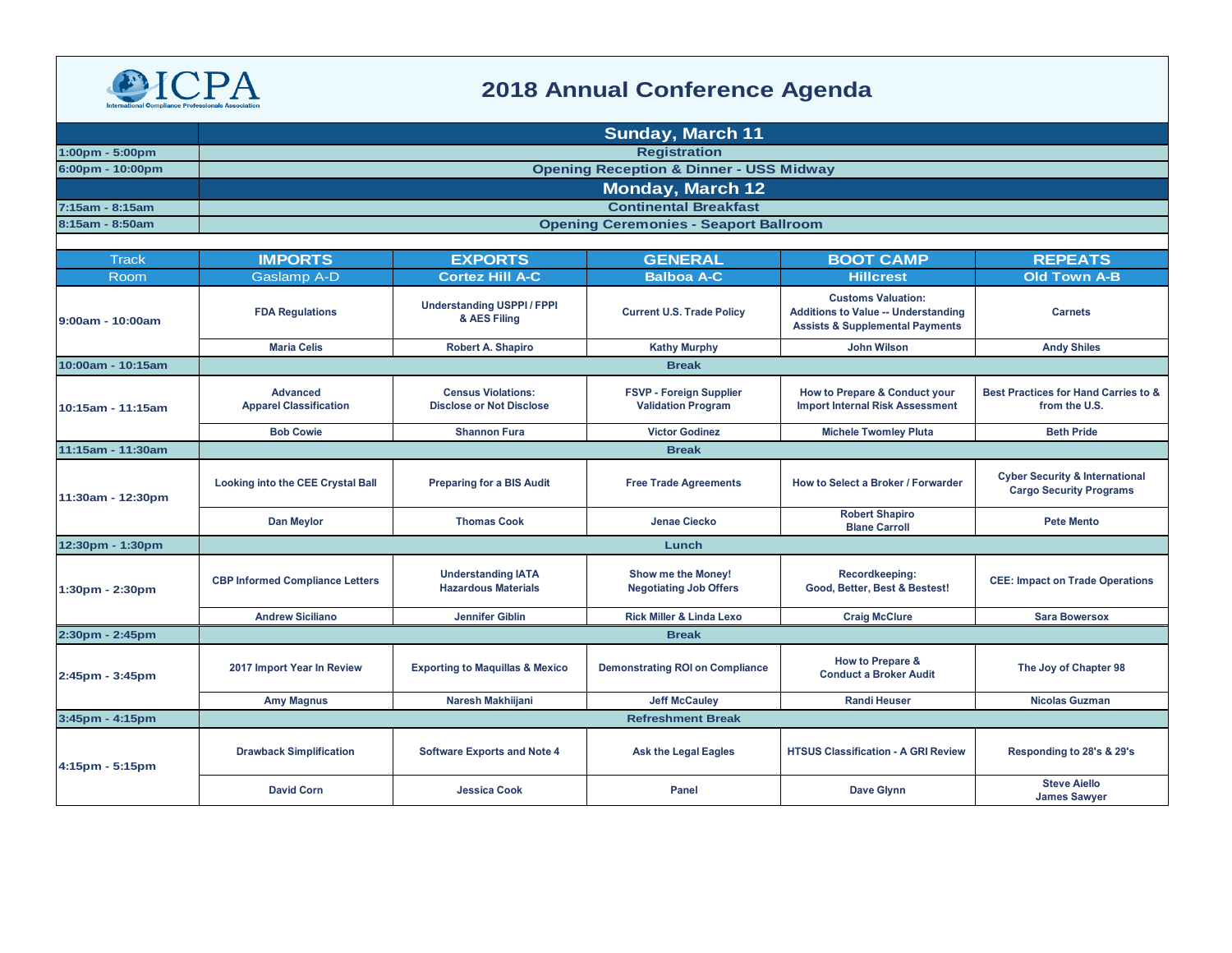|                 | Tuesday, March 13            |
|-----------------|------------------------------|
| 7:15am - 8:30am | <b>Continental Breakfast</b> |
| 7:30am - 8:30am | <b>Data Group Meetings</b>   |

| <b>Track</b>      | <b>IMPORTS</b>                                                                                             | <b>EXPORTS</b>                                                     | <b>GENERAL</b>                              | <b>BOOT CAMP</b>                                          | <b>REPEATS</b>                                               |  |
|-------------------|------------------------------------------------------------------------------------------------------------|--------------------------------------------------------------------|---------------------------------------------|-----------------------------------------------------------|--------------------------------------------------------------|--|
| <b>Room</b>       | <b>Gaslamp A-D</b>                                                                                         | <b>Cortez Hill A-C</b>                                             | <b>Balboa A-C</b>                           | <b>Hillcrest</b>                                          | <b>Old Town A-B</b>                                          |  |
| 8:45am - 9:45am   | <b>Effective Use of ACE Reports</b>                                                                        | <b>Global Export Update:</b><br><b>Trends and New Developments</b> | <b>Brexit 1 year and Counting</b>           | So You Are Now the<br><b>Compliance Manager</b>           | <b>Country of Origin</b><br><b>Determination for Marking</b> |  |
|                   | <b>Nichol Bradley</b>                                                                                      | <b>Jay Nash</b>                                                    | <b>John Grayston</b>                        | <b>Arika Rainbolt</b>                                     | <b>Steve Zisser</b>                                          |  |
| 9:45am - 10:00am  |                                                                                                            |                                                                    | <b>Break</b>                                |                                                           |                                                              |  |
| 10:00am - 11:00am | <b>Valuation: Transfer Pricing,</b><br><b>Royalty Payments, Reconciliation</b><br>& Post Entry Adjustments | 2017 Export Year in Review                                         | Don't Let this Happen to You                | Intro to ITAR -- Six Simple Steps<br>to Export Compliance | <b>Routed Export Transactions</b>                            |  |
|                   | <b>Eric Smithweiss</b>                                                                                     | <b>Chris Monahan</b>                                               | <b>Mark Segrist</b>                         | <b>Candice Dillon</b>                                     | <b>Omari Wooden</b>                                          |  |
| 11:00am - 11:15am | <b>Break</b>                                                                                               |                                                                    |                                             |                                                           |                                                              |  |
| 11:15am - 12:15pm | <b>Courier Compliance</b>                                                                                  | <b>Practical Use of</b><br><b>Denied Parties Screening</b>         | <b>Managing Customs &amp; Trade in Asia</b> | <b>Determining an ECCN</b>                                | <b>Incoterms</b>                                             |  |
|                   | <b>Bill Ansley</b>                                                                                         | <b>Kathy Canaan</b>                                                | <b>Paul Sumner</b>                          | <b>Jeff Simpson</b>                                       | <b>Bonnie Budyach</b>                                        |  |
| 12:15pm - 1:15pm  | Lunch                                                                                                      |                                                                    |                                             |                                                           |                                                              |  |
| 1:15pm - 2:15pm   | <b>ADD/CVD</b>                                                                                             | <b>Export Cyber Compliance</b>                                     | <b>C-TPAT Update</b>                        | <b>Commodity Jurisdiction</b>                             | <b>Non Resident Importing</b><br>into Canada & GST           |  |
|                   | <b>Eric Rock</b>                                                                                           | <b>Matt Henson</b>                                                 | <b>Sandra Fallgatter</b>                    | <b>Olga Torres</b>                                        | <b>Greg Kanargelidis</b>                                     |  |
| 2:15pm - 2:45pm   | <b>Snack Break</b>                                                                                         |                                                                    |                                             |                                                           |                                                              |  |
| 2:45pm - 3:45pm   | The New CBP Enforcement Direction                                                                          | "ZTE: From the Entity List<br>to Industry Leading                  | How to Sell GTM to your CFO                 | <b>Performing an Export Audit</b>                         | Re-Exports - U.S. Controls Overseas                          |  |
|                   | <b>Raymond Sullivan</b>                                                                                    | <b>Matt Bell</b>                                                   | <b>Todd Smith</b>                           | <b>Norm Lubeck</b>                                        | <b>Larry Hanson</b>                                          |  |